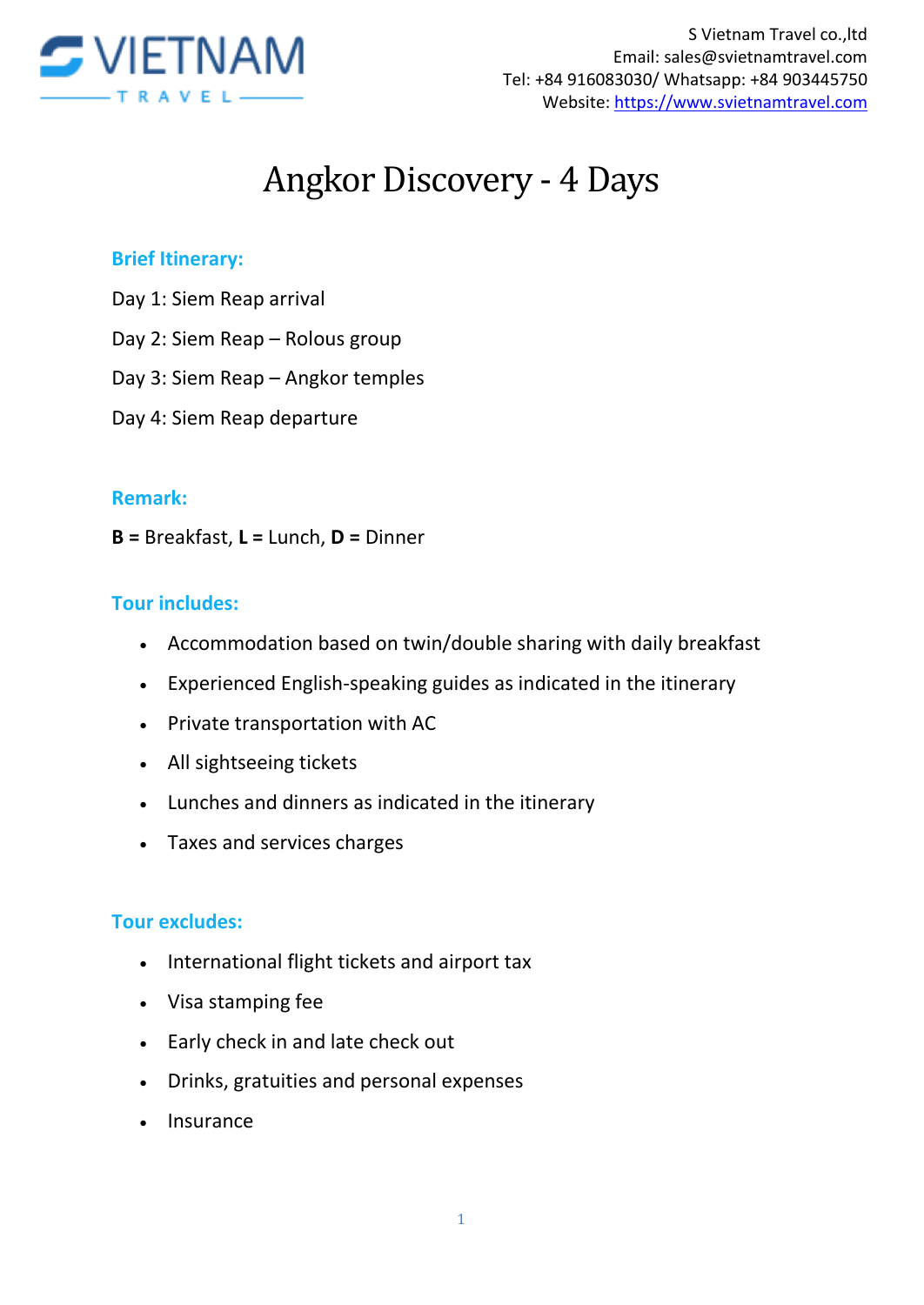

#### **Detail itinerary:**

## *Day 1: Siem Reap arrival (D)*

Welcome to Siem Reap, pick up and transfer to the centre. After a short break, drive to southern down of Siem Reap around 15 km from Siem Reap for an excursion to the floating village on the Tonle Sap lake, the "Great lake" of Cambodia. With traditional wooden boat, you pass by floating villages with friendly children in small boats and fishermen at work. The village moves with the water level and during wet season houses are anchored around an island pagoda. On way back to Siem Reap, you will visit the Institute for Khmer Traditional Textiles. Enjoy a welcome dinner with Apsara dance at the local restaurant.

## *Day 2: Siem Reap- Rolous Group- Banteay Srey- Banteay Samre*

This morning you visit the ancient Khmer civilization site of Hariharalaya which flourished in the late 9th and early 10th centuries. These are the earliest temples in the Angkor area and are referred to the Rolous group (Lo Lei, Preah Koh, and Bakhong Temples). You will continue to drive to the rural outskirt 35km from Angkor area to visit the smallest, but magnificent, Banteay Srei built in the 10th Century and dedicated to Shiva. The temple was the birthplace of Khmer classical style architecture and the bas-relief work is the best example of Khmer classical art remaining. The pink sandstone structure bears a series of striking and beautiful sculptures, lintels, pediments and friezes. Khmers say the temple must have been carved by women for the details are too fine for the hands of a